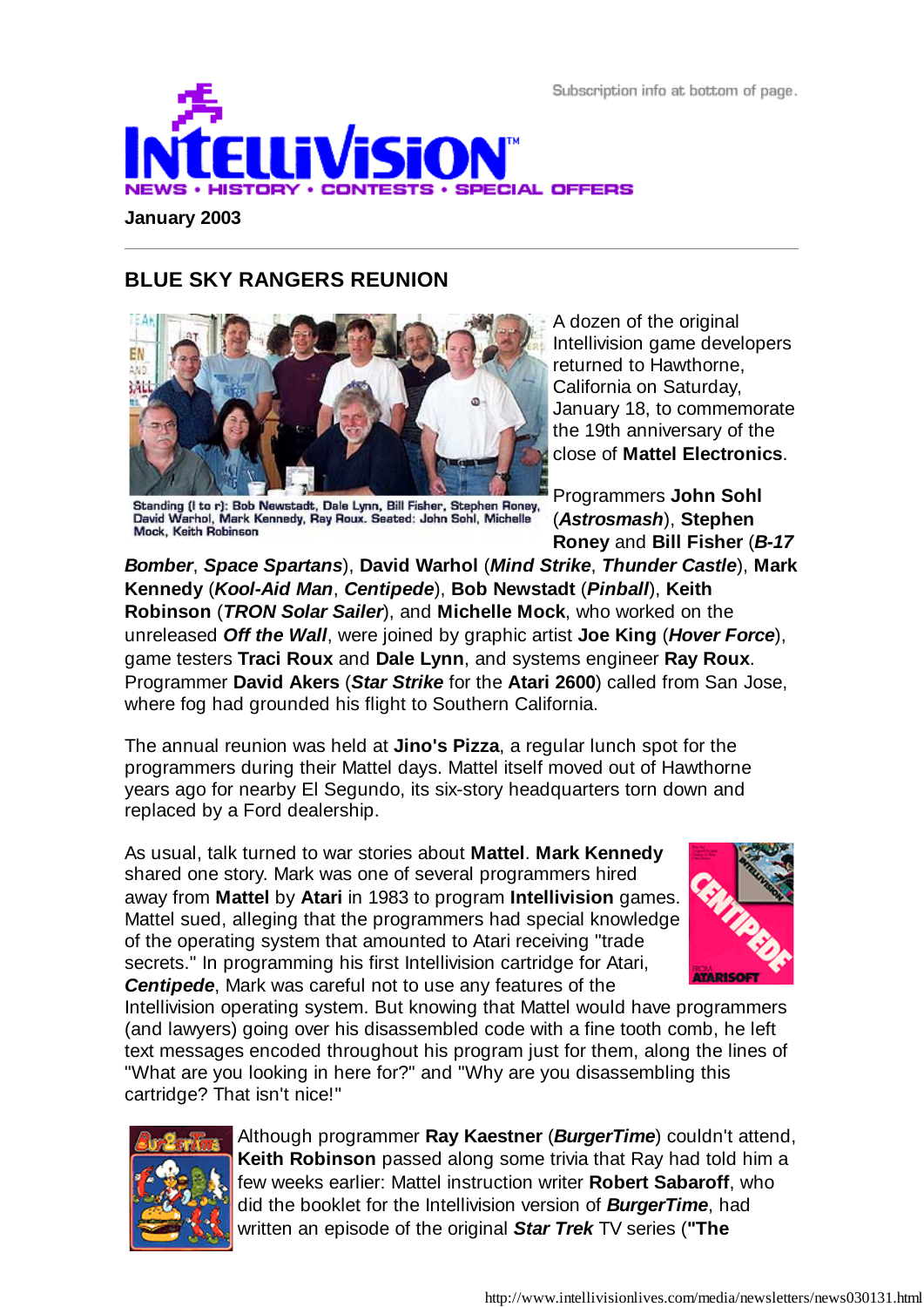**Immunity Syndrome"**) as well as episodes for other '60s series. Several years after **Mattel Electronics** closed, he returned to writing for television with two episodes of *Star Trek: The Next Generation* (**"Conspiracy"** and **"Home Soil"**).

In turning to more recent games, **Bill Fisher, President of Quicksilver Software**, had to answer the question: "Where's *MOO3*?" Quicksilver is developing the hotly anticipated PC/Mac game *Masters of Orion 3* (aka *MOO3*) for publisher **Infogrames**. In our **October Intellivision Newsletter**, the game was announced as having a November 26th release date. Bill had to admit the game still wasn't finished. But despite coming in Number Five on the **Wired News Top Ten Vaporware Titles for 2002**, Bill assured everyone the game would be out soon and be worth the wait. (The game was completed the following Friday and is now in production.)

While the reunion commemorates the closing of **Mattel Electronics** in 1984, that was not, of course, the end of **Intellivision**. **INTV Corp.** continued to market new games developed by the **Blue Sky Rangers** through 1990. And **Intellivision Productions, Inc.** is bringing the games to new platforms today.

# **INTELLIVISION TO HIT STORE SHELVES**



Two PC/Mac collections of Intellivision games are about to appear on store shelves.

*Intellivision Greatest Hits*, containing 10 games, is scheduled to sell for \$9.99.

*Intellivision Greatest Hits - 20th Anniversary Edition* contains 25 games and is scheduled to retail for \$19.99.

These are the first PC/Mac collections of Intellivision  $\Box$  games to be available through retail stores.

*Intellivision Lives!*, with over 50 games, has been

available on the Web since 1998.

"We hope a lot of Intellivision fans who haven't found us on the web will spot us on the store shelf," says **Intellivision Productions President Keith Robinson**.

A collection for **PlayStation** appeared in stores from 1999 until 2001: *Intellivision Classics*, now out of print. "We learned an important lesson from *Intellivision Classics*," says Robinson. "Just about everyone complained because so many of the games on that collection required two players especially the sports titles. That frustrated a lot of people. So this time we decided to include only games for one player or that have a one-player option." Although that meant using the later *Super Pro* versions of the sports games instead of the original versions and leaving off some two-player favorites like *Sea Battle* and *Triple Action*, Robinson says, "These collections are a great introduction to the Intellivision system, or a great re-introduction for the Intellivision fan returning after twenty years."

The two-player games, including the original sports titles, will still be available on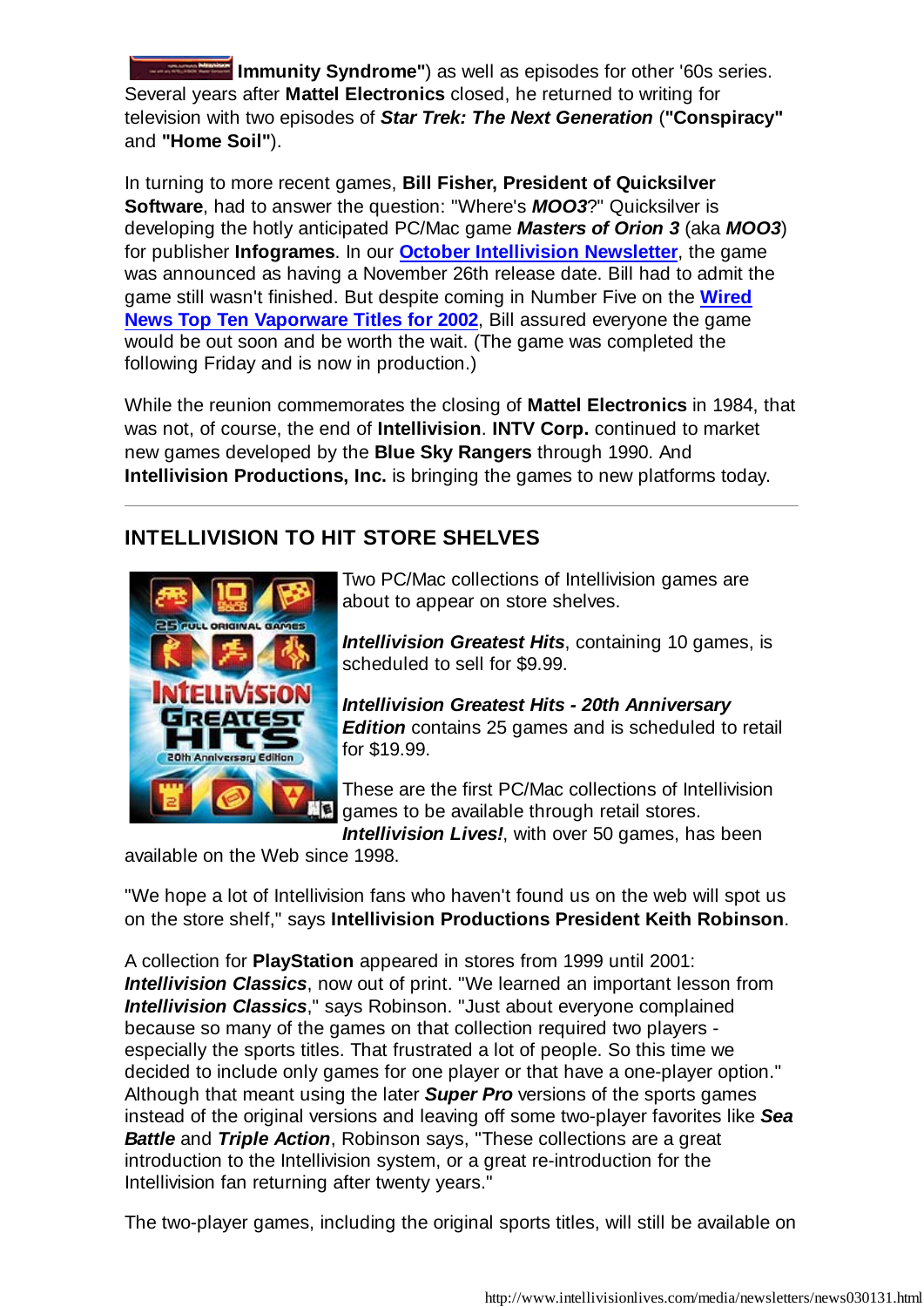**Intellivision Lives!**, which will remain for sale exclusively through the Web.

*Intellivision Greatest Hits* includes *Astrosmash*, *Night Stalker*, *Shark! Shark!*, *Snafu*, *Space Armada*, *Skiing*, *Motocross*, *Super Pro Wrestling*, *Super Pro Football*, and *Poker & Blackjack*.

*Intellivision Greatest Hits - 20th Anniversary Edition* includes *Astrosmash*, *Star Strike*, *Space Armada*, *Space Spartans*, *Night Stalker*, *Buzz Bombers*, *Thin Ice*, *Vectron*, *Snafu*, *Pinball*, *Shark! Shark!*, *World Championship Baseball*, *Super Pro Football*, *Slam Dunk: Super Pro Basketball*, *Stadium Mud Buggies*, *Chip Shot: Super Pro Golf*, *Poker & Blackjack*, *Reversi*, *Backgammon*, *Thunder Castle*, *Tower of Doom*, *Sub Hunt*, *Hover Force*, *B-17 Bomber*, and *Utopia*. The *20th Anniversary Edition* also includes video clips of classic **Intellivision** TV commercials and interviews with the original game programmers.

Both collections run on **Windows 98/Me/2000/XP** and on **Mac OS 8/9/X** (runs in Classic Mode on Mac OS X).

## **INTELLIVISION LORE FROM THE FILES OF THE BLUE SKY RANGERS:**



**THE LAST LIVING CELL IN A DEAD HUMAN BODY**

**The Blue Sky Rangers** meet every year on or near January 20 to commemorate the day the last programmers were laid off from **Mattel Electronics**.

Actually, although development of Intellivision games at Mattel Electronics ceased that day, two programmers received a stay of execution: **Mike Minkoff** (*Snafu*) and **Mike Breen** (*Buzz Bombers*). Mattel hoped to sell the **Intellivision** rights and games to another company, so everything - documentation, completed games, work in progress - had to be inventoried and archived. The

two Mikes were chosen for the task.

While everyone else went home for the last time on Friday, January 20, 1984, Mike & Mike reported for work the following Monday. The windowless



building that had been home to approximately 300 employees now housed 10. The second floor - **Intellivision** and **M Network** development - had just the two Mikes.



Mike Minkoff recalls that after the years of constant game development, arguments, and programmer "antics," the first thing that struck him was that "it certainly was quiet." He felt like he was "working in a graveyard, picking through the offices of departed programmers."

**Mike Minkoff** 

A former programmer who came by to visit Mike a week or so later couldn't help thinking of an episode of the classic **Dick Van Dyke**

**Show**. Working late one night, alone in a New York City skyscraper, Dick Van Dyke starts obsessing on the phrase: "I'm like the last living cell in a dead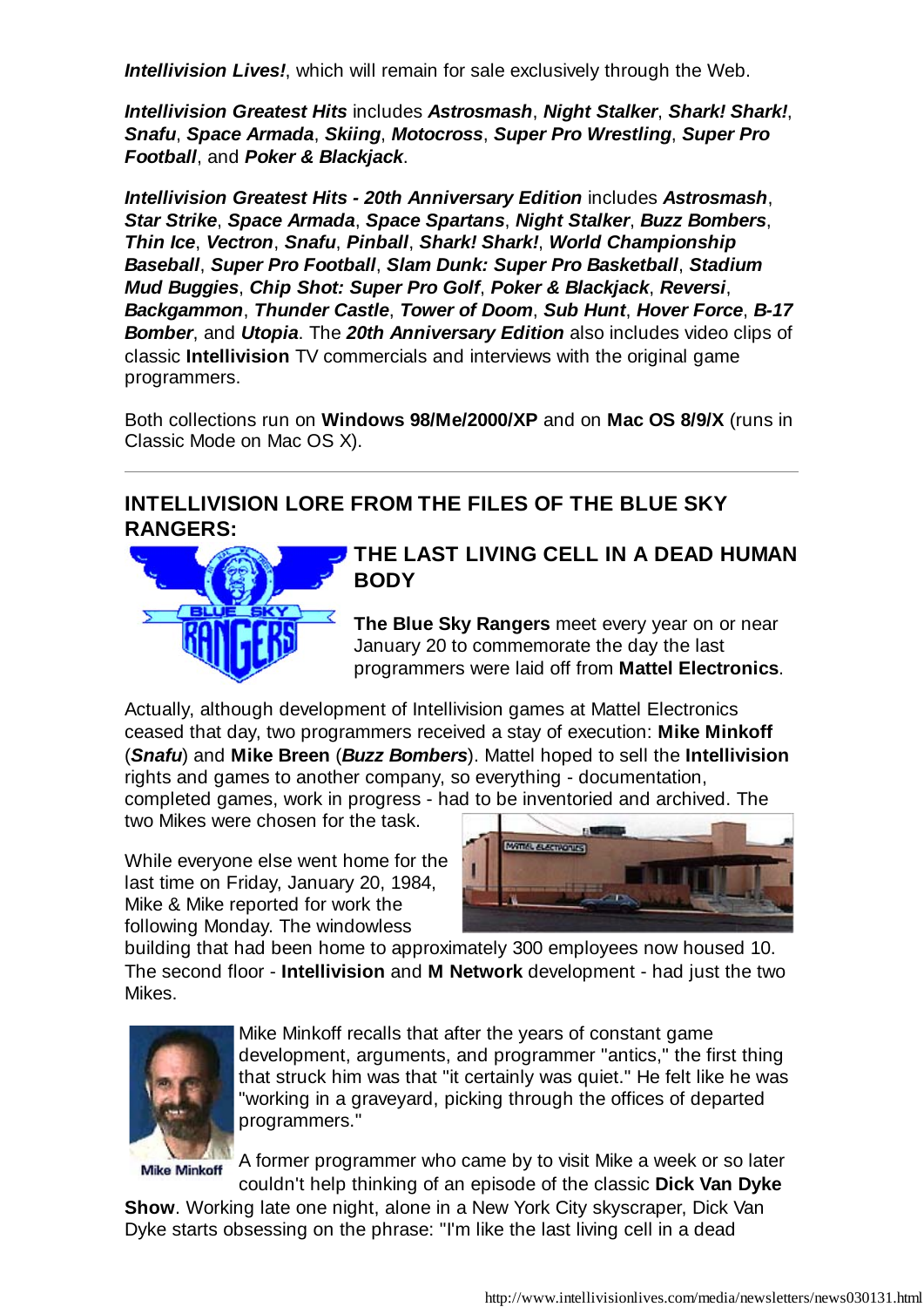human body."

But Mike doesn't recall become obsessed or depressed. He was told he could take off as much time as he needed to interview for a new job, so he pretty much made his own schedule.

In addition to the quiet, Mike Breen found another advantage of working in the empty building: one of the few Blue Sky Rangers who smoked, Mike had always left the building when he craved a cigarette out of consideration for the other programmers (this was before anti-smoking laws). Now, he could light up on the job



**Mike Breen** 



whenever he felt like it.

In February, Mattel sold the Intellivision rights to a new company headed by **Terry Valeski**, the former senior VP of marketing for Mattel Electronics.

**Terry Valeski** 

By the end of March 1984, Mike & Mike had backed up all of the game files from the various development systems onto 8-inch floppy discs, and had filed and cataloged all of the documentation.

The discs and the documentation were turned over to Valeski. Their task completed, Mike Minkoff and Mike Breen were laid off on March 30, 1984, finally joining the other Blue Sky Rangers.

But one thing Mike Minkoff **hadn't** done was clean out his own office. He got permission to hang on to his Mattel badge a bit longer and to retain access to the building. Mike let a few weeks slip by, but finally, upon landing a new job, he returned and packed up his old Intellivision office. On a day in early May 1984, Mike carried his remaining personal items downstairs, turned in his badge, and unceremoniously walked out of the building - the last Intellivision programmer to leave Mattel.

# **ASK THE BLUE SKY RANGERS!**

### **Heiko Rickerts** from **Hamburg, Germany** writes:



Got a question for the Blue Sky Rangers? Sure, I have!

I was playing *Bump 'n' Jump* for Intellivision nearly 20 years. But at one point there is no way to come over: Second year, fall to winter. Quite at the end of the stage there is a very long jump to make. Anyway you do is wrong. If you try catch the island - you will fail, because the island is never on the same place and the same

size. If you try to make the whole jump you will fail as well...

Is there any chance to get further than fall second year?

### **Dale Lynn**, game tester for *Bump 'N' Jump*, replies:



*You do need to catch the island - it can be done! You have to stay flexable as, yes, the island changes size and location.*

*Next, you have to jump as soon as you hit the island (use the island as a spring board). You can not stay on the island for more that a*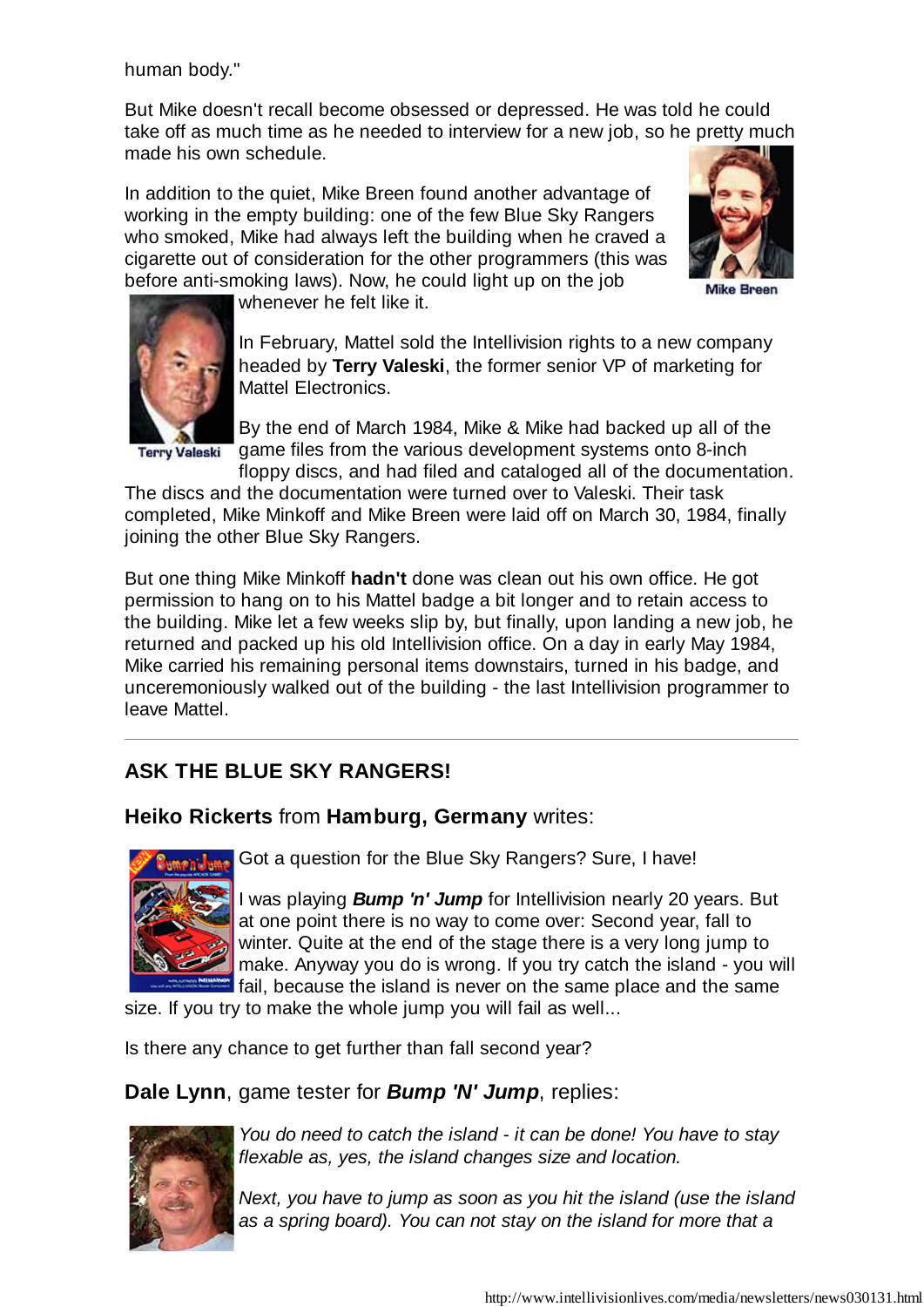

*split second!!! This will get you to the next level.*

**Got a question for the Blue Sky Rangers? Write us here >**

## **THE INTELLIVISION TRIVIA CONTEST!**

Eighteen of you entered last month's trivia contest. The question:

One of the former **Intellivision** programmers designed most of the game boxes and catalogs for **INTV Corp.** For the cover photo of the 1987 and 1989 Christmas catalogs, he even played Santa Claus. What Blue Sky Ranger is behind the beard?

Fourteen of you had the correct answer: **Keith Robinson** (*TRON Solar Sailer*).



Outtake from 1987 INTV Christmas Catalog photo session. Left to right, Art Director/Santa Keith Robinson, Assistant Art Director Joe King, Photographer Adam Yurman, Set<br>Decorator Caroline Cummings Davis.

From the 14 correct answers, the random number generator at http://www.random.org/ selected **Dave Jong** as the winner of an **Intellivision coffee mug**.

Congratulations, Dave! And thanks to all of you for playing!

Now try **this** question:

**Mike Minkoff and Mike Breen were the last two Intellivision programmers employed by Mattel in Hawthorne, California. Who were the** *first* **two?**

### **Submit your answer >**

(If you have trouble following the above link, or if submitting your answer fails, type the URL http://www.intellivisionlives.com/contest.shtml into your browser and try again.)

We'll pick a random winner from all complete, correct entries received before NOON PST, WEDNESDAY, FEBRUARY 5. The winner will receive an official **Intellivision Coffee Mug** - just like we use here in the office for serving up steamin' hot java!

### **GOOD LUCK!**

**THE BLUE SKY RANGERS © INTELLIVISION PRODUCTIONS, INC. http://www.intellivisionlives.com**